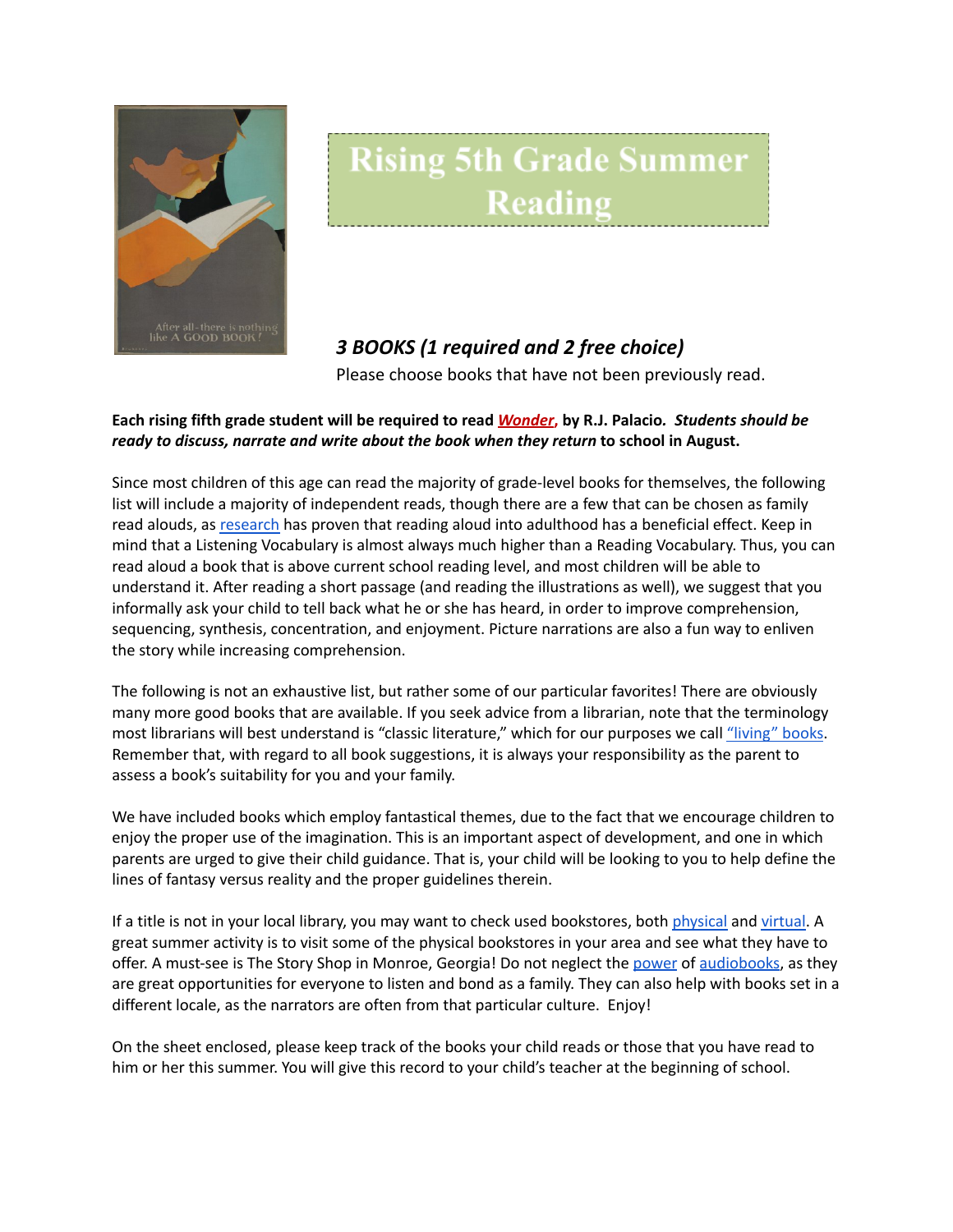

## Summer Reading List for Rising 5th Grade Students

Aylward, Gladys *Gladys Aylward: The Little Woman* Babbitt, Natalie *Tuck Everlasting* Barrie, J.M. *Peter Pan* Blos, Joan *A Gathering of Days* Brady, Esther Wood *Toliver's Secret* Brink, Carol Ryrie *Caddie Woodlawn* Byars, Betsy *Summer of the Swans* Edmonds, Walter *The Matchlock Gun* Estes, Eleanor *The Moffats* Farley, Walter *The Black Stallion* Fox, Paula *A Likely Place* Guy, John *Viking Life* Hook, Jason *The Vikings* Knight, Eric *Lassie Come Home* Lindgren, Astrid Eri *Pippi Longstocking* Margeson, Susan M. *Viking* Morey, Walk *Gentle Ben* Norton, Mary *The Borrowers* Paulsen, Gary *Hatchet* **(and others)** Porter, Eleanor *Pollyanna*

Banks, Lynne Reid *The Indian in the Cupboard* Burnett, Frances Hodgson *The Secret Garden, Little Lord Fauntleroy, The Little Princess* Caselli, Giovanni *The Middle Ages: History of Everyday Things* Coerr, Eleanor *Sadako and the Thousand Paper Cranes* Cousins, Margaret *The Story of Thomas Alva Edison* Dahl, Ronald *Charlie and the Chocolate Factory, The BFG, The Fantastic Mr. Fox* **and others** Dixon, Franklin *Hunting for Hidden Gold* Dodge, Mary Mapes *Hans Brinker, or The Silver Skates* Eager, Edward **Half Magic, Magic by the Lake (and many others)** Enright, Elizabeth *Then There Were Five, The Saturdays, The Four Story Mistake* George, Jean Craig *The Cry of the Crow, My Side of the Mountain* **and other titles** Graham, Kenneth *The Wind and the Willows* Henry, Marguerite *King of the Wind* **and other titles** Juster, Norton *The Phantom Tollbooth* Keene, Carolyn *The Secret of the Old Clock* **(and other** *Nancy Drew* **mysteries)** Knight, David *Isaac Newton: Mastermind of Modern Science* Krensky, Stephen *Conqueror and Hero: The Search for Alexander* Latham, Jean Lee *Carry On, Mr. Bowditch* Lasker, David *The Boy Who Loved Music: A Biography about Franz Joseph Haydn* Lewis, C.S. *The Lion, Witch and the Wardrobe, The Last Battle* **and other titles** Lofting, Hugh *Voyages of Dr. Doolittle* MacDonald, George *The Princess and Curdie, At the Back of the North Wind* McGovern, Ann *Wanted Dead or Alive: The True Story of Harriet Tubman* Morley, Jacqueline *How Would You Survive as a Viking?* Nesbit, Edith *The Railway Children, Five Children and It* Neuschwander, Cindy *Sir Cumference and the First Round Table (first in a series)* O'Brien, Robert *Mrs. Frisby and the Rats of Nimh* O'Dell, Scott *Island of the Blue Dolphin* Peet, Bill *Bill Peet: An Autobiography*